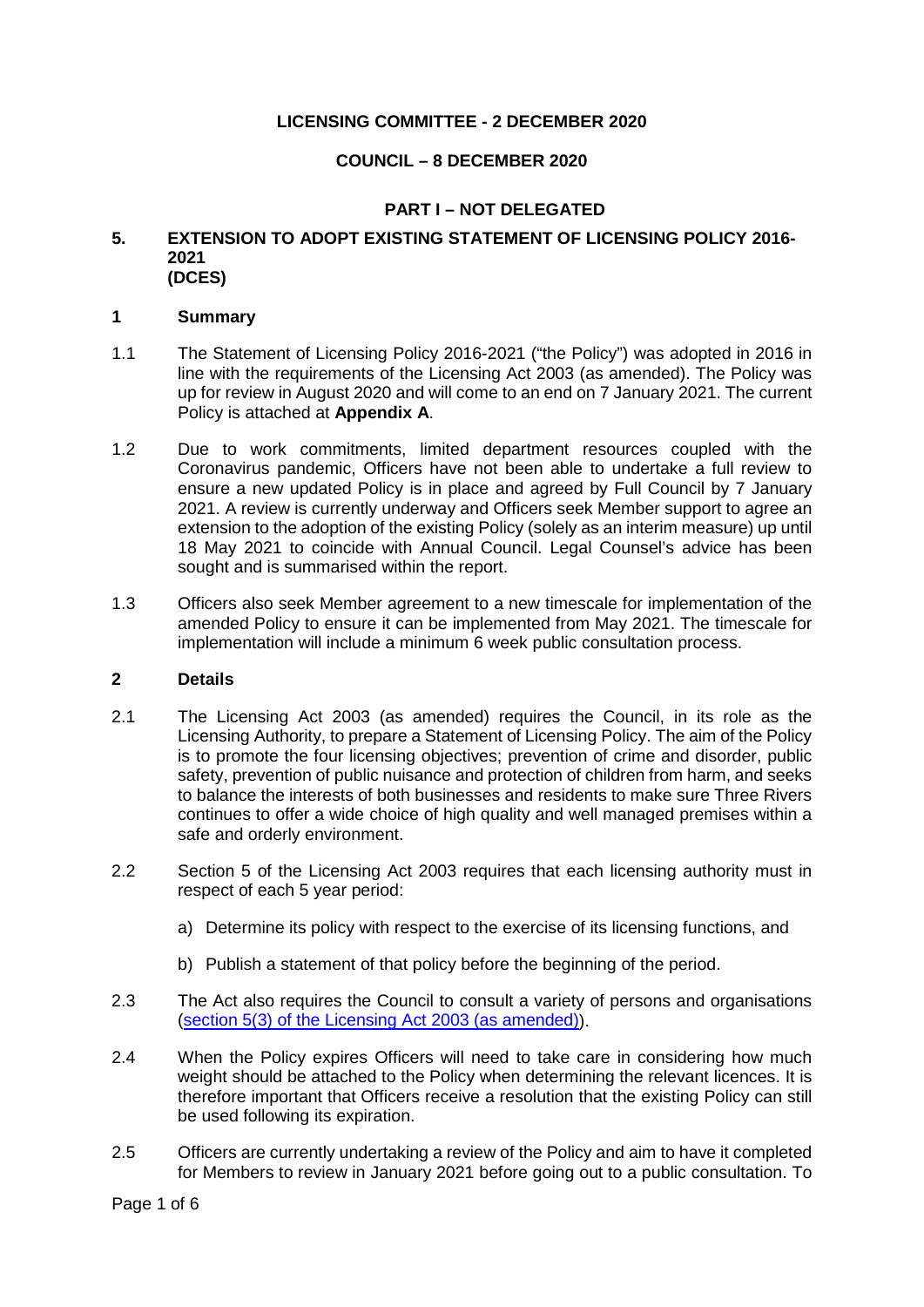achieve adoption of the new updated Policy, Officers have set out a schedule of implementation as follows. This is also enclosed at **Appendix B**.

- 2 December 2020 (Licensing Committee): Members to consider and agree continued adoption of existing Licensing Policy as an interim measure, see section 3 of this report.
- 8 December 2020 (Full Council): Resolution passed to continue to adopt existing Policy prior to its expiry in January 2021 on an interim basis.
- 27 January 2021 (call an extraordinary Licensing Committee): Members to consider updated Policy and to agree to a public consultation for 6/8 weeks (subject to extent of changes proposed)
- Call a further extraordinary Licensing Committee towards the end of March 2021: Officers to bring report back following expiry of consultation period. Members to consider agreement to new Policy / any amendments required.
- 18 May 2021 (Annual Council): Council to adopt new updated Policy.
- 2.6 If the Schedule of Implementation is followed by Officers it will ensure that an amended Policy can be in place within approximately 4 months from its original expiry.

## **3 Options and Reasons for Recommendations**

3.1 Following discussion at Committee, there are 2 options available for Members:

**Option 1:** Authorise Officers to continue to adopt the existing Policy as an interim measure and to agree to the Schedule of Implementation for the new updated Policy (**Appendix B**).

**Option 2: Decide not to do anything.** 

## **4 Policy/Budget Reference and Implications**

- 4.1 The recommendations in this report are within the Council's agreed budgets.
- 4.2 The purpose of this extension is to ensure that the existing Policy can still be given a degree of weight in decision making following its expiration.
- 4.3 There are no budget implications.
- 4.4 There are no performance indicators impacted.

## **5 Staffing, Environmental, Community Safety & Public Health Implications:**

5.1 None specific.

#### **6 Financial Implications**

6.1 There are no financial implications.

#### **7 Legal Implications**

7.1 The delay in updating the Policy by  $7<sup>th</sup>$  January 2021 will result in a clear breach of the requirements of the Licensing Act 2003 as Section 5 is mandatory and

Page 2 of 6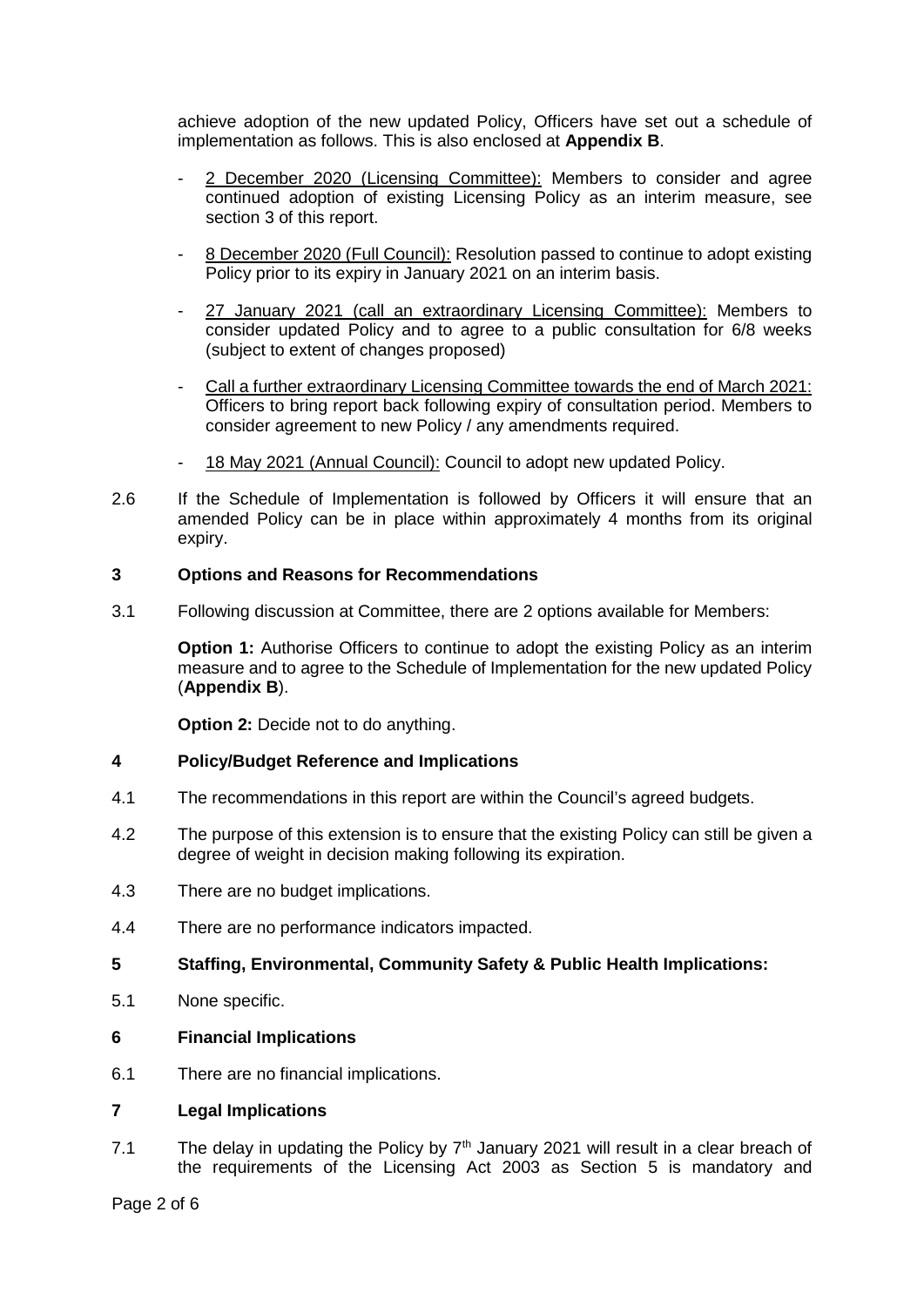prescriptive, so there will be some risk to the Council until it can adopt the amended Policy. Such risk will need to be assessed on a case-by-case basis but the risk to the Council cannot be discounted. As such, and as set out above, a Schedule of Implementation is proposed which seeks to adopt the amended Policy as soon as possible, having regard to the Committee process and public consultation.

7.2 Due to the potential risk, a Licensing law specialist Counsel's a./dvice has been sought which noted that Counsel is are not aware of any direct case law which relates to the status and/or weight to be attached to an 'expired' statement of licensing policy. As a result, the Council will be somewhat in uncharted circumstances. That said, the Council can refer to genuine exceptional circumstances as to how the delay has surfaced and is looking to mitigate the risk by adopting the amended Policy as soon as it practicably can. Counsel agreed that a timescale of implementation should be conducted to minimise risk.

## **8 Equal Opportunities Implications**

#### 8.1 Relevance Test

| Has a relevance test been completed for Equality Impact?                  | No. |
|---------------------------------------------------------------------------|-----|
| Did the relevance test conclude a full impact assessment<br>was required? | N/A |

#### 8.2 **Impact Assessment**

8.2.1 There is no detrimental impact likely towards any protected group from introducing the Policy.

## **9 Customer Services Centre Implications**

9.1 If agreed, all CSC staff will be made aware of the extension.

## **10 Communications and Website Implications**

10.1 The Committee resolution will also be made publically available next to the Policy on its website.

#### **11 Risk and Health & Safety Implications**

- 11.1 The Council has agreed its risk management strategy which can be found on the website at http://www.threerivers.gov.uk. In addition, the risks of the proposals in the report have also been assessed against the Council's duties under Health and Safety legislation relating to employees, visitors and persons affected by our operations. The risk management implications of this report are detailed below.
- 11.2 The subject of this report is covered by the Regulatory Service Plan. Any risks resulting from this report will be included in the risk register and, if necessary, managed within this/these plan(s).

| <b>Nature of</b><br><b>Risk</b> | <b>Consequence</b> | <b>Suggested</b><br><b>Control</b> | <b>Response</b>     | <b>Risk Rating</b> |
|---------------------------------|--------------------|------------------------------------|---------------------|--------------------|
|                                 |                    | <b>Measures</b>                    | (tolerate,<br>treat |                    |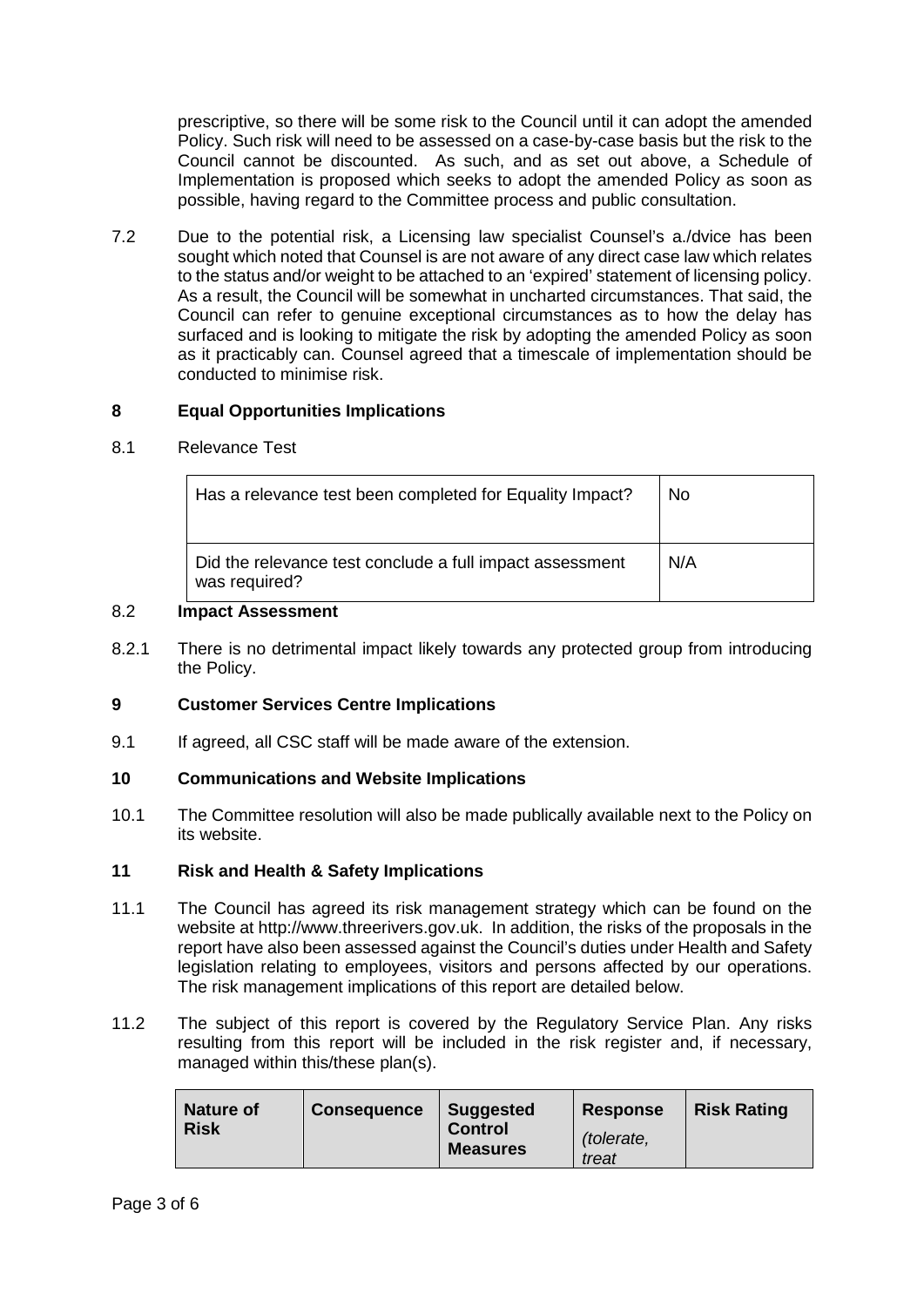|                                                                                                                                                                                                         |                                                                                                                                                                                                |                                                                                                                                                                                                                | terminate,<br>transfer)                                                                                                                                                                                                                                                                                                                                         | (combination<br>of likelihood<br>and impact)                                                                                                                                                                                                                                                                                                                                                                           |
|---------------------------------------------------------------------------------------------------------------------------------------------------------------------------------------------------------|------------------------------------------------------------------------------------------------------------------------------------------------------------------------------------------------|----------------------------------------------------------------------------------------------------------------------------------------------------------------------------------------------------------------|-----------------------------------------------------------------------------------------------------------------------------------------------------------------------------------------------------------------------------------------------------------------------------------------------------------------------------------------------------------------|------------------------------------------------------------------------------------------------------------------------------------------------------------------------------------------------------------------------------------------------------------------------------------------------------------------------------------------------------------------------------------------------------------------------|
| <b>Option 1:</b><br>There is a risk<br>to the Council<br>if the Policy is<br>not reviewed<br>there would<br>be a breach of<br>its statutory<br>duty under<br>Section 5 of<br>the Licensing<br>Act 2003. | Legal challenge<br>that decision<br>making was<br>made on an<br>expired, out of<br>date Policy.                                                                                                | Officers to<br>carefully<br>consider the<br>weight given to<br>the expired<br>Policy after the<br>7 <sup>th</sup> January<br>2021.<br>Officers to<br>follow<br>Schedule of<br>Implementation<br>of new Policy. | Treat.<br>Officers are<br>seeking<br>agreement<br>to adopt the<br>current<br>Policy for an<br>interim<br>period via<br>the<br>Licensing<br>Committee<br>and Full<br>Council.<br>Officers will<br>also set out<br>a clear<br>Schedule of<br>Implementat<br>ion to<br>ensure the<br>amended<br>Policy is<br>reviewed<br>and adopted<br>as soon as<br>practicable. | 6; from<br>expiration of<br>Policy in<br>January 2021.<br>The risk will<br>decrease the<br>closer the<br>amended<br>Policy is<br>adopted.<br>Any appeals<br>which are<br>likely to be<br>heard after 7 <sup>th</sup><br>January 2021<br>will take time<br>to go through<br>the Courts<br>meaning it is<br>highly likely<br>that the<br>amended<br>Policy will be<br>in force by the<br>time the<br>appeal is<br>heard. |
| <b>Option 2:</b><br>There is a risk<br>to the Council<br>if the Policy is<br>not reviewed<br>there would<br>be a breach of<br>its statutory<br>duty under<br>Section 5 of<br>the Licensing<br>Act 2003  | Legal challenge<br>that decision<br>making was<br>made on an<br>expired, out of<br>date Policy with<br>no resolution<br>from the<br>Council to<br>continue to<br>have regard to<br>the Policy. | Officers to<br>carry out<br>review without<br>resolution to<br>use existing<br>Policy.                                                                                                                         | Treat.<br><b>Officers</b><br>would carry<br>out review<br>as soon as<br>practicable<br>but would<br>not have<br>Council<br>agreement<br>to continue<br>to give<br>weight to<br>existing<br>Policy.                                                                                                                                                              | 8; from<br>expiration of<br>Policy in<br>January 2021.<br>With no clear<br>timetable to<br>implement the<br>amended<br>Policy and no<br>resolution<br>agreement to<br>adopt the<br>existing Policy<br>for an interim<br>period the<br>Council would<br>be at greater                                                                                                                                                   |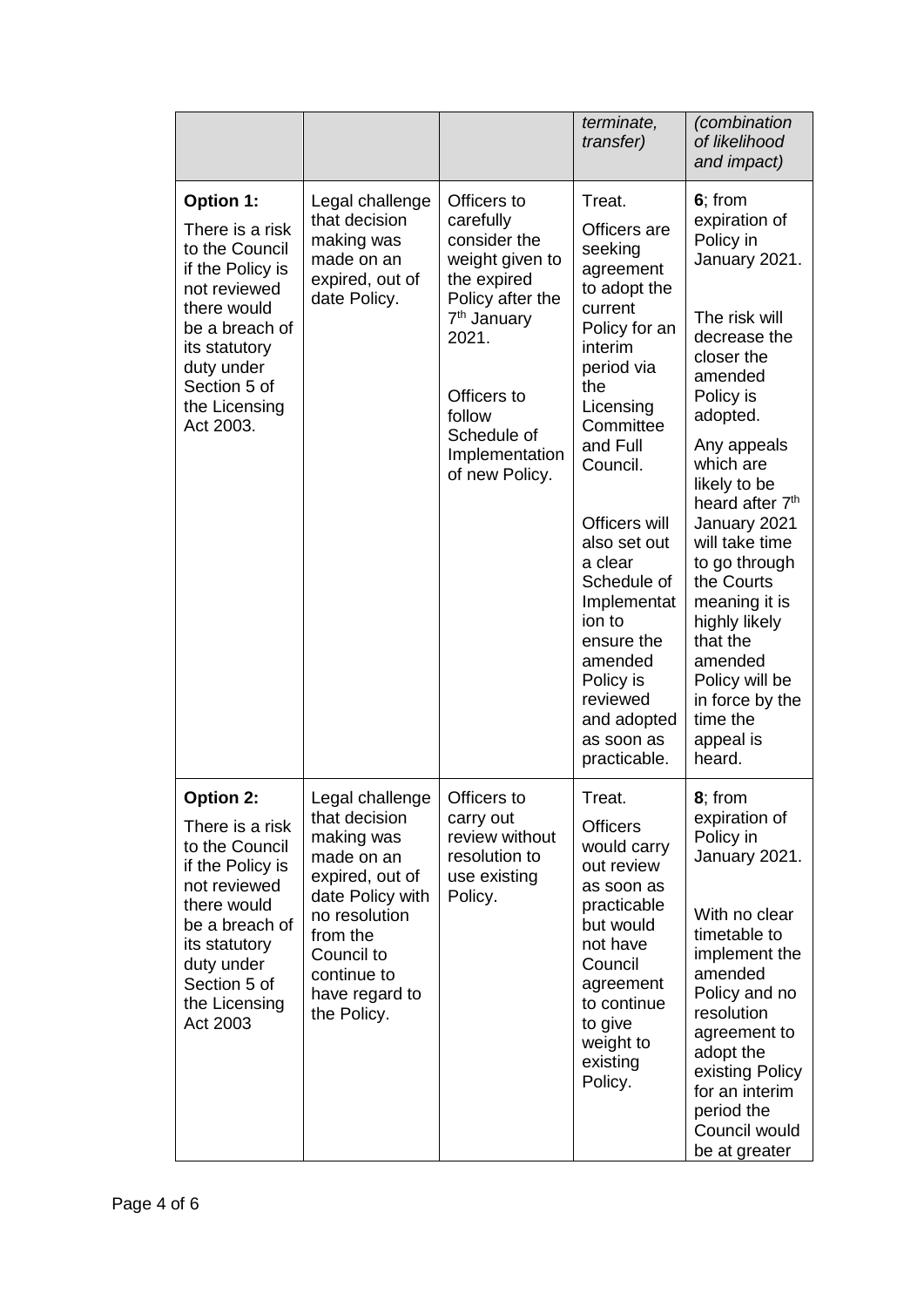|  |  | risk of legal<br>challenge. |
|--|--|-----------------------------|
|  |  |                             |

11.3 The above risks are scored using the matrix below. The Council has determined its aversion to risk and is prepared to tolerate risks where the combination of impact and likelihood scores 6 or less.

| Very Likely --                                                                                                                                 |                                     | Low                                   | <b>High</b>             | <b>Very High</b> | <b>Very High</b>                                                                                                                                                                                                                           |
|------------------------------------------------------------------------------------------------------------------------------------------------|-------------------------------------|---------------------------------------|-------------------------|------------------|--------------------------------------------------------------------------------------------------------------------------------------------------------------------------------------------------------------------------------------------|
|                                                                                                                                                |                                     | 4                                     | 8                       | 12               | 16                                                                                                                                                                                                                                         |
|                                                                                                                                                |                                     | Low                                   | <b>Medium</b>           | <b>High</b>      | <b>Very High</b>                                                                                                                                                                                                                           |
|                                                                                                                                                |                                     | 3                                     | $6\phantom{1}$          | 9                | 12                                                                                                                                                                                                                                         |
|                                                                                                                                                | Likelihood                          | Low                                   | Low                     | <b>Medium</b>    | <b>High</b>                                                                                                                                                                                                                                |
| $\frac{1}{2}$                                                                                                                                  |                                     | $\overline{2}$                        | 4                       | $6\phantom{1}$   | 8                                                                                                                                                                                                                                          |
|                                                                                                                                                |                                     | Low                                   | Low                     | Low              | Low                                                                                                                                                                                                                                        |
| Remote                                                                                                                                         |                                     | 1                                     | $\overline{2}$          | 3                | 4                                                                                                                                                                                                                                          |
|                                                                                                                                                |                                     | Low                                   |                         | Impact           | Unacceptable                                                                                                                                                                                                                               |
|                                                                                                                                                | <b>Impact Score</b>                 |                                       | <b>Likelihood Score</b> |                  |                                                                                                                                                                                                                                            |
|                                                                                                                                                |                                     | 4 (Catastrophic)                      | 4 (Very Likely (≥80%))  |                  |                                                                                                                                                                                                                                            |
|                                                                                                                                                | 3 (Critical)<br>3 (Likely (21-79%)) |                                       |                         |                  |                                                                                                                                                                                                                                            |
| 2 (Significant)<br>2 (Unlikely (6-20%))                                                                                                        |                                     |                                       |                         |                  |                                                                                                                                                                                                                                            |
| 1 (Marginal)<br>1 (Remote (≤5%))                                                                                                               |                                     |                                       |                         |                  |                                                                                                                                                                                                                                            |
|                                                                                                                                                |                                     | ewed by the Audit Committee annually. |                         |                  | ne officers' opinion none of the new risks above, were they to come about, would<br>ously prejudice the achievement of the Strategic Plan and are therefore<br>rational risks. The effectiveness of the management of operational risks is |
|                                                                                                                                                | <b>commendation</b>                 |                                       |                         |                  |                                                                                                                                                                                                                                            |
|                                                                                                                                                |                                     | recommended to Council to:            |                         |                  |                                                                                                                                                                                                                                            |
| i) Authorise Officers to continue to adopt the existing Statement of Licensing<br>Policy 2016-2021 for an interim period up until 18 May 2021. |                                     |                                       |                         |                  |                                                                                                                                                                                                                                            |

| <b>Impact Score</b> | Likelihood Score       |  |  |
|---------------------|------------------------|--|--|
| 4 (Catastrophic)    | 4 (Very Likely (≥80%)) |  |  |
| 3 (Critical)        | 3 (Likely (21-79%))    |  |  |
| 2 (Significant)     | 2 (Unlikely (6-20%))   |  |  |
| 1 (Marginal)        | 1 (Remote $≤5%)$ )     |  |  |

11.4 In the officers' opinion none of the new risks above, were they to come about, would seriously prejudice the achievement of the Strategic Plan and are therefore operational risks. The effectiveness of the management of operational risks is reviewed by the Audit Committee annually.

## **12 Recommendation**

- 12.1 It is recommended to Council to:
	- i) Authorise Officers to continue to adopt the existing Statement of Licensing Policy 2016-2021 for an interim period up until 18 May 2021.